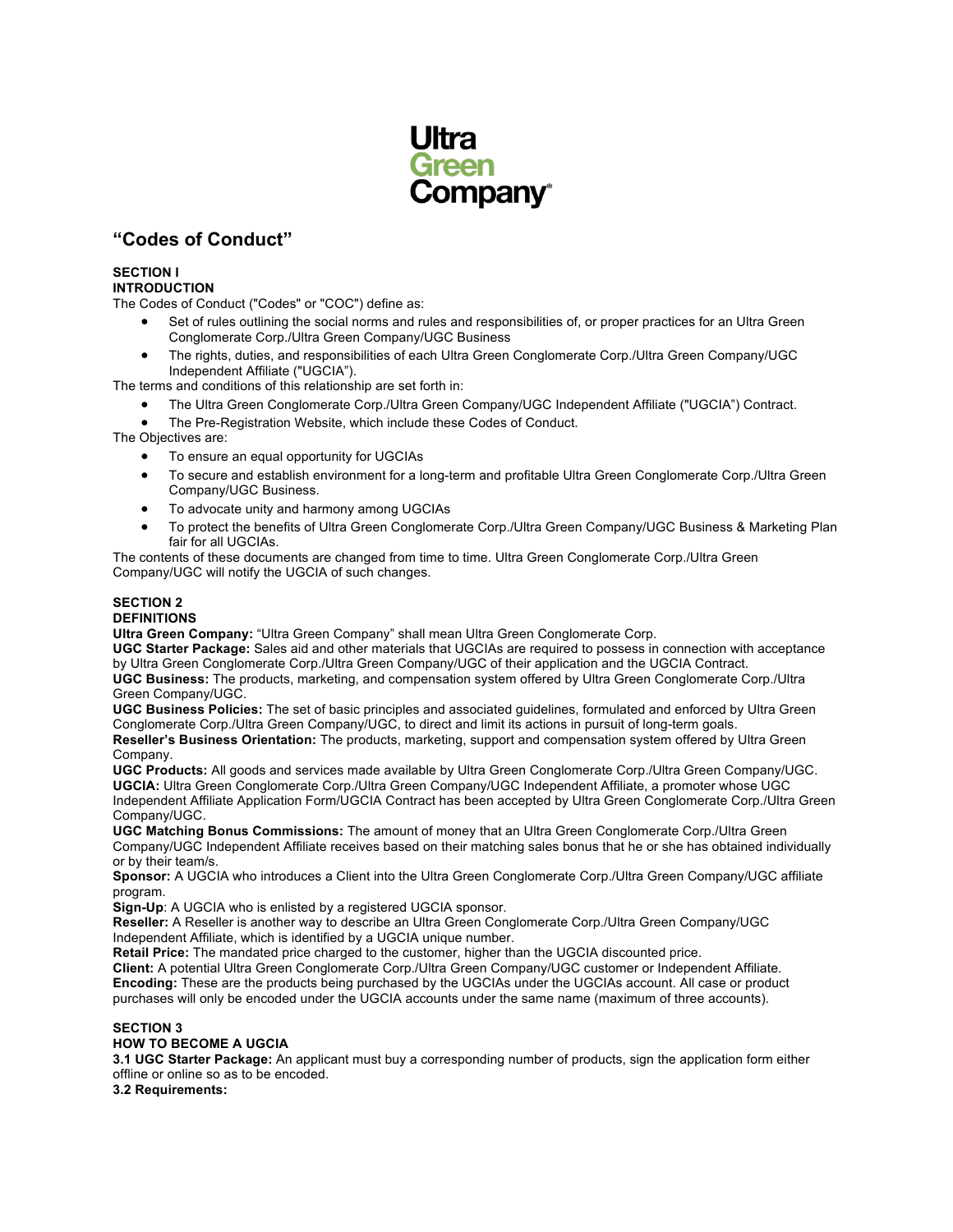- A UGCIA must be at least 18 years of age otherwise he/she must submit a parental consent waiver together with the application.
- Must not be engaged in another Direct Selling/MLM Company OF THE SAME NATURE OR PRODUCT upon duration of membership.
- Must not have been terminated for breach of contract under a previous Distributorship from another company or Distributorship with another Ultra Green Conglomerate Corp./Ultra Green Company/UGC independent affiliate.
- Must not be an employee of a Direct Selling/MLM company at the time of the initial application or during the term of his or her authorization as a UGCIA. Failure to disclose such information will be subject to immediate termination.
- Must not be a person serving an imprisonment sentence or otherwise confined to any correctional institution or have a previous conviction record for an offense relation to production (and/or) trading of counterfeit goods, false advertisement, illegal conduct of business, tax evasion (or) deception of customers, or an offense relation to deceptive appropriation of assets, abuse of trust to appropriate assets (or) unlawful possession of assets.

**3.3 Acceptance or Rejection of UGCIA Application/UGCIA Contract or Renewal:** Ultra Green Conglomerate Corp./Ultra Green Company/UGC reserves the right to accept or reject UGCIA Application/ UGCIA Contract. Likewise, Ultra Green Conglomerate Corp./Ultra Green Company/UGC reserve the right to refuse any Renewal request and can revoke the Membership if a UGCIA's activities have not been in accordance with the Codes of Conduct or if the UGCIA is not in Good Standing or has not complied with the requirements of Rule 3.2

**3.4 Date of Membership:** The date of membership as an UGCIA is when the UGCIA Application/UGCIA Contract has been processed by Ultra Green Conglomerate Corp./Ultra Green Company/UGC.

# **SECTION 4**

# **DUTIES AND RESPONSIBILITIES OF ALL ULTRA GREEN COMPANY INDEPENDENT AFFILIATE (UGCIA)**

**4.1 Acknowledge by Ultra Green Conglomerate Corp./Ultra Green Company/UGC Business Polices/Revision/Duty of Good Faith:** UGCIAs must adhere strictly to the guidelines, procedures and policies stated in the Ultra Green Conglomerate Corp./Ultra Green Company/UGC Business Policies of which these Codes of Conduct are a part.

**4.2 Retail Stores:** No UGCIA shall permit UGC products or services to be sold in retail establishments that would sell products and services below the UGCIA mandated member's price to the public.

**4.3 E-Commerce Platform:** No UGCIA is allowed to sell in online selling platforms such as Shopee, Lazada, Carousell, Amazon and the likes. Violation of this shall be subject to sanctions as stated in Section 10 of this Code of Conduct under selling on prohibited E-Commerce platform.

## **4.4 Social Media: UGCIAs are allowed to sell in their personal social media accounts such as Instagram, Facebook and Facebook Page.**

- The usage of other member's photos without the owner's written consent and any alteration found to be in violation of the company's rules and policies will result to a warning and fine/penalty upon conclusion of a proper investigation as stated in Section 10.
- The naming of digital accounts purposely made for the sale and distribution of UGC products shall be subjected to the rule below:

*When naming your physical store and/or your digital storefront/account/page/website, it is prohibited to use the words 'Ultra Green Company', 'Ultra Green Coffee', 'Ultra Green Company Main', 'Ultra Green Coffee Main', 'Ultra Green Company Official', 'Ultra Green Coffee Official', 'UGC Main', 'UGC Official Account', 'UGC', or any variation of the aforementioned that might be misleading to our customers and fellow distributors. These names are reserved for the brand's official pages and are thus under the exclusive use of the management.*

*Examples of prohibited names are the following:*

- *Ultra Green Coffee*
- *Ultra Green Company*
- *Ultra Green Coffee Main*
- *Ultra Green Coffee Official*
- *Ultra Green Coffee Official Account*
- *Ultra Green Company Official Account*
- *Ultra Green Company Main*
- *Ultra Green Company Official*
- *Ultra Green Coffee Company Main*
- *Ultra Green Coffee Company Official*
- *UGC*
- *UGC Official*
- *UGC Main*
- *UGC Official Account*

*Affiliates, however, can still use 'Ultra Green Company', 'Ultra Green Coffee', 'UGC', or a variation as part of the name of their physical stores and/or digital accounts, as long as it does not go against the rule. An example of a recommended name is one that follows this format:*

## *ULTRA GREEN COFFEE/ULTRA GREEN COMPANY/UGC + area of jurisdiction*

*(Examples: 'Ultra Green Company Pampanga', 'Ultra Green Coffee Taguig City', 'UGC Taiwan')*

• If you have inquiries or you would like to consult whether the name you plan to use conforms to the rule, please do not hesitate to message the Management through its official hotline and email.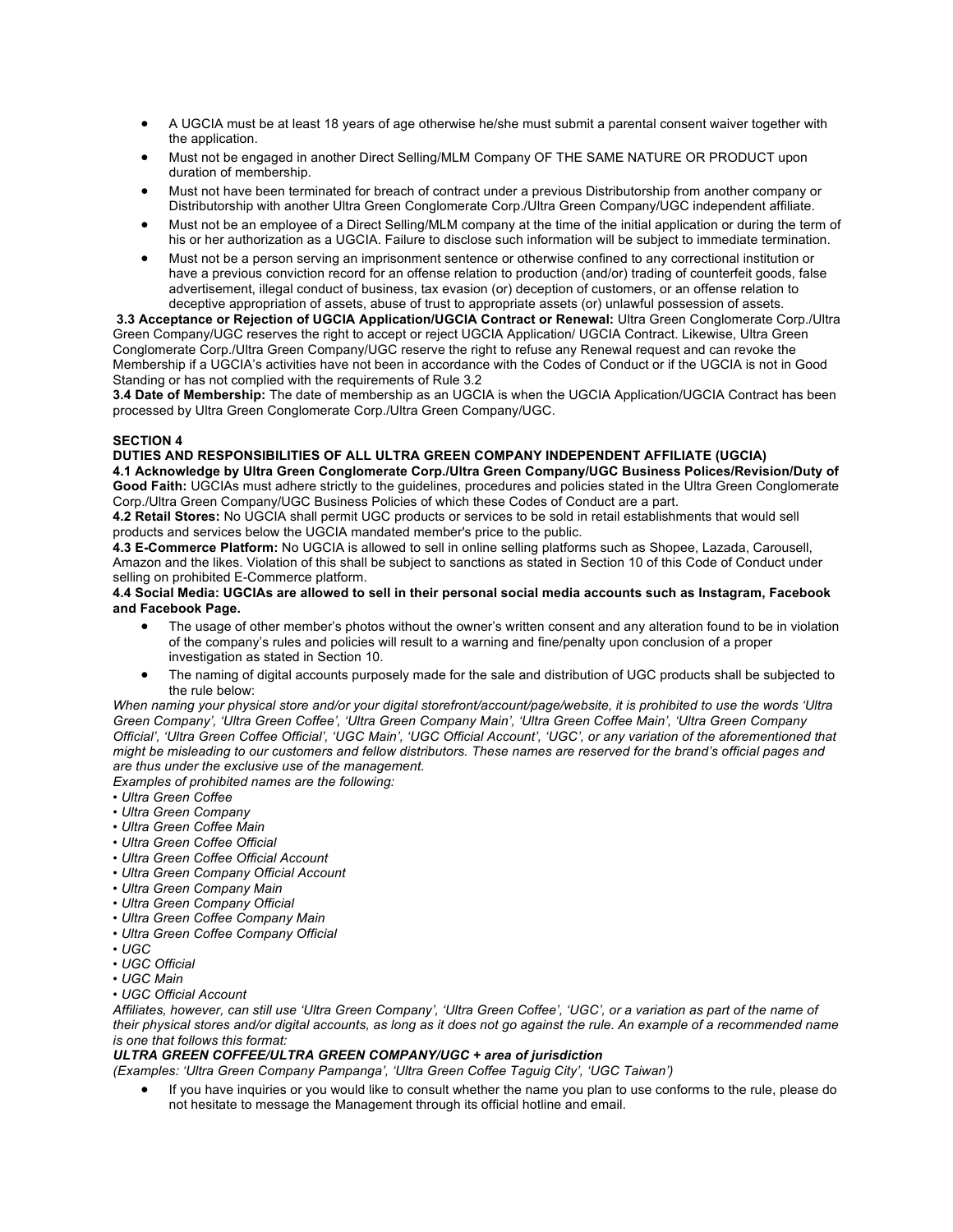**4.5 Retail Price:** No UGCIA shall sell/retail below the mandated retail price. Violation of this rule shall be subject to sanctions as stated in Section 10 of this Code of Conduct. Any promos are subject to the review and discretion of the Management before being released to the public. Selling any UGC product below the SRP or at an unauthorized discount will result in a warning, and if persistent, a TOTAL BAN from taking part in any transactions with the company. The price may be allowed to increase due to shipping costs and other operational expenses. This is at the Affiliate's own discretion. **4.6 True and Exact:** No UGCIA shall make any offer to sell any UGC products or services which are not true and exact as to price, grade, quality, performance, and availability.

**4.7 Repackaging:** UGCIAs may not repackage products, change the content of products or otherwise change or alter any of the packaging labels of Ultra Green Conglomerate Corp./Ultra Green Company/UGC products or services.

**4.8 Compliance with Applicable Rules and Regulations:** UGCIAs shall comply with all rules and regulations, including but not limited to, memorandum instructions, policies and procedures, terms, that apply to the operation of their Membership wherever their business may be conducted.

**4.9 Professionalism:** All UGCIA must be courteous, honest and responsible when dealing with individuals or other companies in the business environment and online. Any form of disrespect to UGC management and its members through social media or any other outlet will be grounds for fines/penalties or suspension as stated in Section 10 of this Code of Conduct.

**4.10 Franchises and Territories:** No UGCIA shall represent to anyone that there are exclusive franchises or territories available under the Ultra Green Conglomerate Corp./Ultra Green Company/UGC Sales and Marketing Plan.

**4.11 Interference in another UGCIA's Membership; Encouragement:** It is a breach of the Codes of Conduct or the Ultra Green Conglomerate Corp./Ultra Green Company/UGC Business Policies for a UGCIA to interfere or attempt to interfere with another UGCIA's Membership.

**4.12 Retail Effort Rule:** Ultra Green Conglomerate Corp./Ultra Green Company/UGC pays commission under the Ultra Green Conglomerate Corp./Ultra Green Company/UGC Sales and Marketing Plan based on sales to end consumers. **4.13 Unsolicited E-mail Messages:** No UGCIA shall send, transmit, or otherwise communicate any unsolicited electronic mail messages in whatever format to persons with whom the UGCIA does not have a pre-existing personal or business relationship. (This includes, but is not limited to, sending e-mails, postings in news groups, mass SMS messages (Short Messaging System) purchased mailing lists, "safe lists", or other lists of individuals or entities with which the UGCIA does

not have a relationship.) **4.14 Fundraising:** No UGCIA shall use UGC products in conjunction with any type of fundraising activity.

**4.15 Ultra Green Company/UGC Sales and Marketing Plan Manipulation:** No UGCIA shall manipulate the Ultra Green Conglomerate Corp./Ultra Green Company/UGC Sales and Marketing Plan or rewards volume in any way which results in the payment of commission or other awards and recognition that have not been earned in accordance with the terms of the Ultra Green Conglomerate Corp./Ultra Green Company/UGC Sales and Marketing Plan.

**4.16 Personal/Business Information Update:** All UGCIAs are responsible for communicating any updates or changes to their personal information (e.g., name, address, and telephone numbers, etc.) or business information (e.g., change of business status, etc.) to Ultra Green Conglomerate Corp./Ultra Green Company/UGC.

**4.17 Proprietary Information:** Ultra Green Conglomerate Corp./Ultra Green Company/UGC is the exclusive owner of all Proprietary Information, which is derived and maintained by Ultra Green Conglomerate Corp./Ultra Green Company/UGC. All UGCIAs shall maintain Proprietary Information in strictest confidence, and shall take all reasonable steps and appropriate measures to safeguard Proprietary Information and maintain the confidentiality.

**4.18 Presentation Rules:** The content of the presentations which include or support the promotion of the retailing of Ultra Green Company products and services, or the Ultra Green Conglomerate Corp./Ultra Green Company/UGC Sales and Marketing Plan. UGCIAs shall not exaggerate income representations by relating it to or incorporating it with other income and suggesting that it is the result of building the Ultra Green Conglomerate Corp./Ultra Green Company/UGC business. **4.19 Returns & Refunds:** Products can be returned or exchanged within 7 days from date of purchase. As for all UGC Starter Packages, the Membership Card should be unopened, unencoded and still in its unused state. The management shall replace any product deemed defective and compromised only upon reporting of the said defect through email and upon the conduct of a thorough investigation. All reports regarding defective and/or compromised product/s must contain the following information: Product Name / Lot No. / Mfg. and Best Before Date / Source of Purchase / Reason for Complaint / Supporting image/s. Failure to provide complete details will void the claim of a defective product. When a claim is proven legitimate, the defective product will be returned to the Main Office.

## **SECTION 5**

## **DUTIES AND RESPONSIBILITIES OF ALL SPONSORS**

**5.1 Responsibilities and Obligations of Sponsors:** A UGCIA who engages in sponsoring activity or who sponsors a UGCIA shall:

- Train and empower the sponsored UGCIA in accordance with Ultra Green Conglomerate Corp./Ultra Green Company/UGC Business Policies.
- Ensures that the UGCIA whom they have personally sponsored and down the line of those sponsored, fully comply with the Ultra Green Conglomerate Corp./Ultra Green Company/UGC Codes of Conduct.
- Encourage UGCIAs whom they have personally sponsored and down the line of those sponsored, to attend official Ultra Green Conglomerate Corp./Ultra Green Company/UGC meetings and functions.
- Explain the responsibilities and obligations of an UGCIA under the UGCIA Contract, including the Ultra Green Conglomerate Corp./Ultra Green Company/UGC Business Policies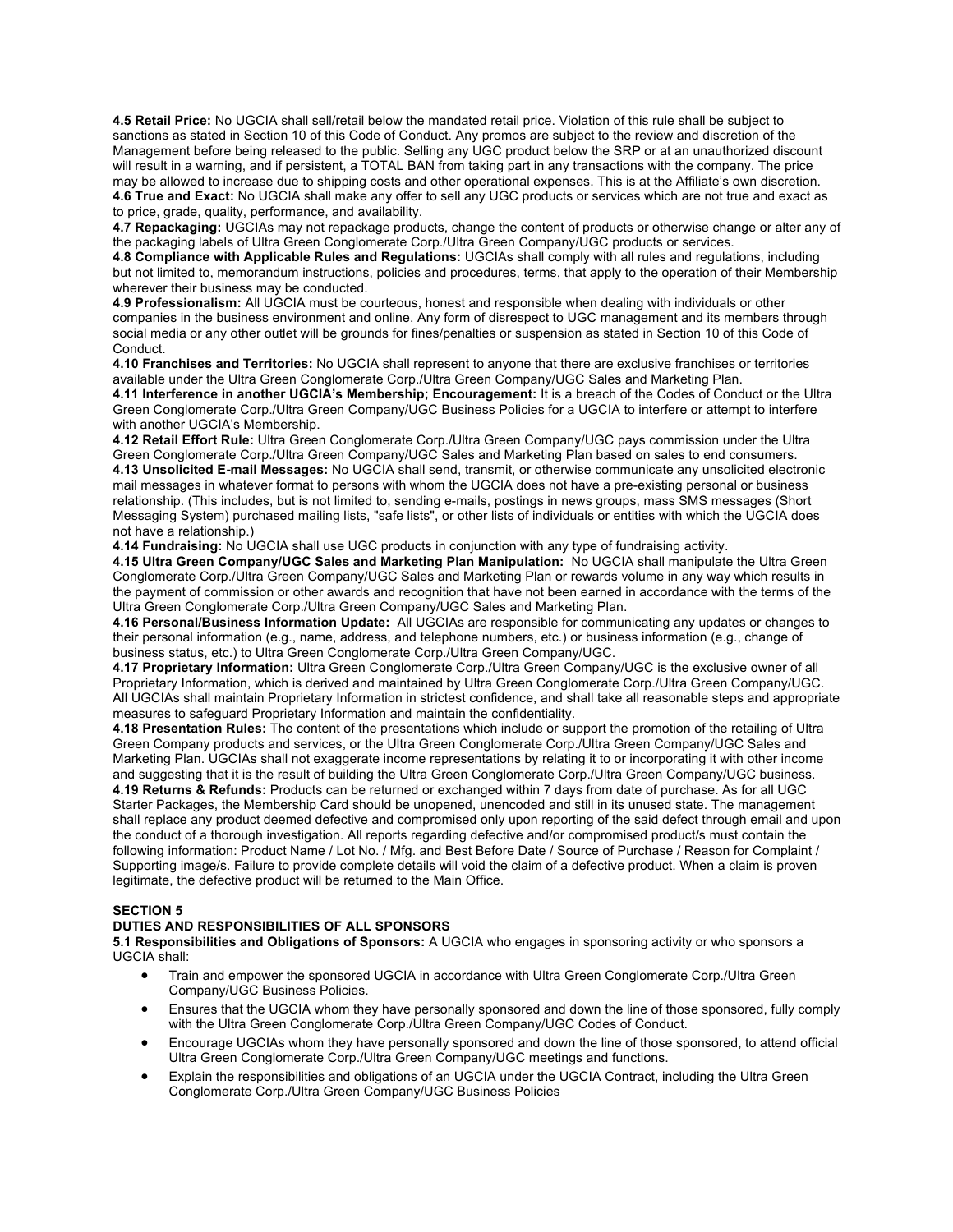- Support and comply with the Codes of Conduct and educate and assure that other UGCIAs whom they have personally sponsored and down the line.
- All UGCIA Sponsor should discuss the Terms and Conditions stated in the application form before sign-up.

# **SECTION 6**

**ENCODING**

- It is the responsibility of every UGCIA to make sure that all case repurchases (product/s) are encoded to its corresponding UGCIAs accounts. Hence maximum of three (3) accounts under the same name.
- Relatives/next of kin will be treated as a separate entity as they have their own accounts.
- **Indiscriminate negligence of policies in this Section will automatically result to account deactivation and forfeiture of all rewards (e.g. Sodexo) and shall be obligated to pay back ALL claimed rewards which can either be paid in cash or deducted from commission checks by Ultra Green Company/UGC.**

## **SECTION 7**

# **PROTECTION OF THE LINE OF SPONSORSHIP**

**7.1 Preservation of the Line of Sponsorship:** The sale of an ownership interest in a Membership, transferring a Membership, requires prior approval by Ultra Green Conglomerate Corp./Ultra Green Company/UGC. This approval shall be at Ultra Green Conglomerate Corp./Ultra Green Company/UGC's sole discretion.

- The transfer of a UGCIA, with or without his/her personally sponsored and down the line of those sponsored, moves the sponsorship of that Membership from one UGCIA to another.
- When a UGC Starter Package is sold, such Membership shall remain in the same position in the Line of Sponsorship.
- Transfers may not be used to strategically, manipulatively or artificially restructure any part of the Line of Sponsorship.

**7.2 Individual Transfers:** An individual transfer involves the transfer of a UGCIA without any of his/her sponsored UGCIA's, without limiting or restricting in any way Ultra Green Company's powers and discretion under Section 6.1 above:

- Any UGCIA who wants to change Sponsors must submit a written request to Ultra Green Conglomerate Corp./Ultra Green Company/UGC accompanied by (1) A written release signed by all the UGCIAs uplines. (2) A written acceptance from the new Sponsor. The written acceptance by the new Sponsor above confirms that they will incur all responsibilities of the transferring UGCIA.
- Ultra Green Conglomerate Corp./Ultra Green Company/UGC will also contact any International Sponsor and Matching Bonus recipient and will allow 30 days for comment.

**7.3 Group Transfers:** A group transfer involves the transfer of a UGCIA with all or some of his/her personally sponsored and down the line of those sponsored. Without limiting or restricting in any way Ultra Green Conglomerate Corp./Ultra Green Company/UGC's powers and discretion under 6.1

 **7.3.1** A UGCIA who wishes to transfer to a different Sponsor with all or part of his/her personally Sponsored and down the line of those sponsored, must submit a written request to Ultra Green Conglomerate Corp./Ultra Green Company/UGC accompanied by the written consent from all down line UGCIAs, who wish to transfer, and all UGCIAs who are qualified.

• Ultra Green Conglomerate Corp./Ultra Green Company/UGC will then allow 14 days for comment.

 **7.3.2** The transfer request must be accompanied by written consent of all those UGCIAs, including those internationally sponsored who the transferring UGCIA wishes to take him/her and the written acceptance of the UGCIA in the line of sponsorship to which the requester wants to be transferred.

• Ultra Green Conglomerate Corp./Ultra Green Company/UGC will also contact any International Sponsor and international Matching Bonus recipient and will allow 30 days for comment.

**7.4 Six Months Inactivity:** A UGCIA who wishes to terminate (by resignation or failure to extend) his or her Membership under his or her present Sponsor and who thereafter becomes inactive for a period of six (6) or more consecutive months shall cease to be an authorized UGCIA and may, following the lapse of said inactive period, apply as new UGCIA under a new Sponsor

- **Definition of Inactivity:** Inactivity for purposes of this Rule shall mean that during the period of inactivity, the UGCIA shall be completely inactive which means such UGCIA shall not have purchased products or services of Ultra Green Conglomerate Corp./Ultra Green Company/UGC as a UGCIA for personal use or to sell. UGCIA shall not have presented the Ultra Green Conglomerate Corp./Ultra Green Company/UGC Sales and Marketing Plan to any Prospect and shall not have attended any recruiting, training or motivational meeting conducted by any UGCIA or any Ultra Green Conglomerate Corp./Ultra Green Company/UGC sponsored meetings.
- **Consequence of Inactivity:** In consequence of the six (6) months inactivity, the UGCIA's commission check account shall be suspended and has two months to reactivate by making a repurchase or signing-up a new affiliate. Failure to do so within the allotted eight (8) months will result to PERMANENT TERMINATION of the said account.

**7.5 One Year Inactivity:** A UGCIA who transfers to or who following six (6) or more months of inactivity applies for sponsorship under a Sponsor in a different Line of Sponsorship pursuant to the provisions of this Rule, may not be sponsored by UGCIA who was previously above him/her in the original Line of Sponsorship unless at least two (2) years have elapsed since the termination of his or her Distributorship.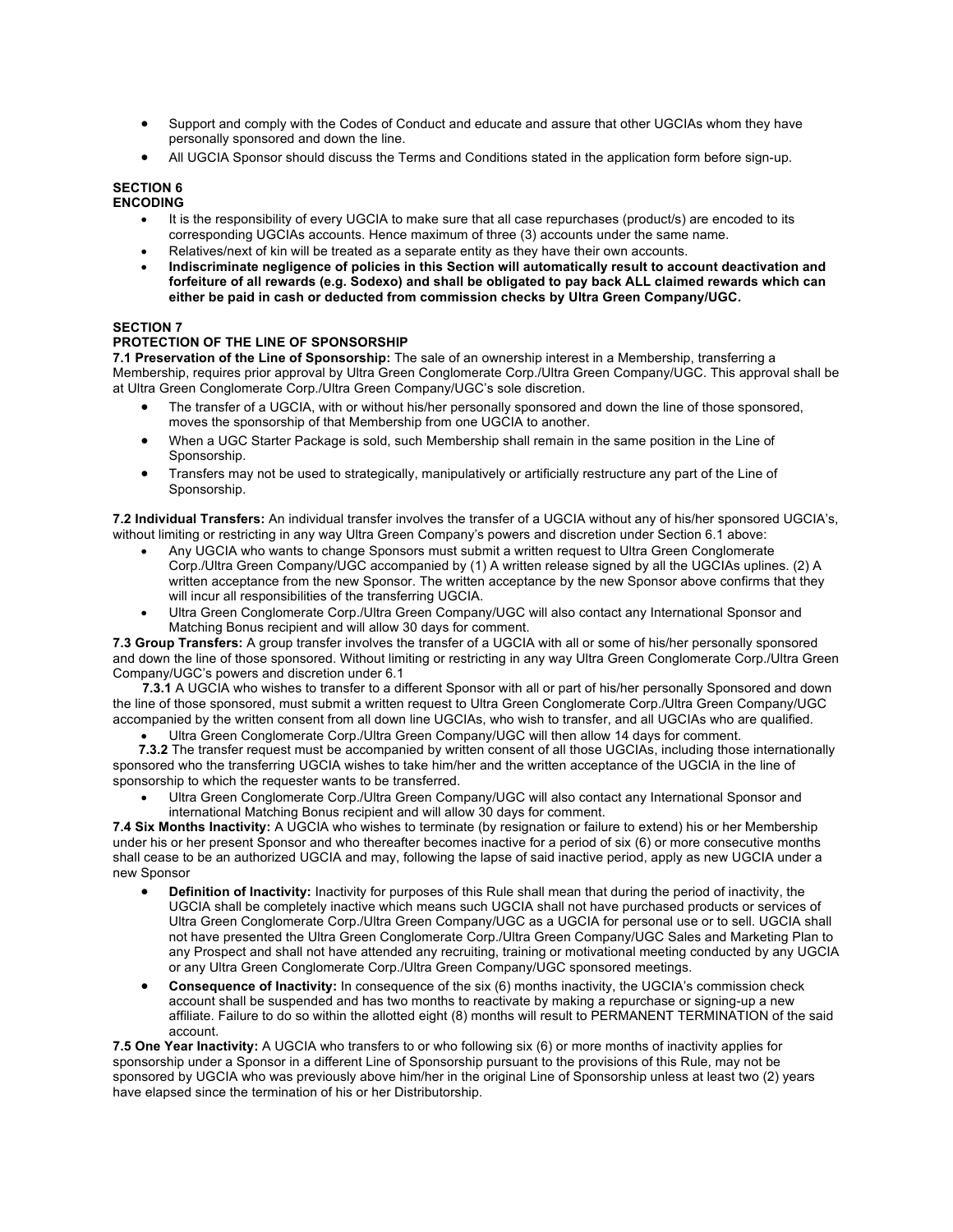**7.6 Corrective Action:** If any provisions to this Rule are violated, Ultra Green Conglomerate Corp./Ultra Green Company/UGC may take corrective action, which may include, but is not limited to, the termination of the violating UGCIA's Membership, and transfer of his or her former personally sponsored and down line of those sponsored and/or the Business Volume generated during the period of violation to the appropriate Line of Sponsorship.

# **SECTION 8**

# **PRESENTATION OF THE ULTRA GREEN COMPANY/UGC SALES AND MARKETING PLAN**

**8.1 Must not Give Misinterpretation:** Always give good impression when inviting a prospect to hear an orientation of the Ultra Green Conglomerate Corp./Ultra Green Company/UGC Sales and Marketing Plan, a UGCIA shall neither directly nor indirectly:

- Give the impression that the Ultra Green Conglomerate Corp./Ultra Green Company/UGC Sales and Marketing Plan relates to an employment opportunity
- Disguise the invitation as a "market survey"
- Promote the Ultra Green Conglomerate Corp./Ultra Green Company/UGC Business Opportunity as a business relationship with a person, company, or organization other than Ultra Green Conglomerate Corp./Ultra Green Company/UGC
- Directly or indirectly indicate that such products are merely one line of products distributed through or as a part of a brokerage, consignment, or intermediary business operated by a person, company, or organization other than Ultra Green Conglomerate Corp./Ultra Green Company/UGC;
- Directly or indirectly indicate that the Ultra Green Conglomerate Corp./Ultra Green Company/UGC Business Opportunity, UGCIA or products and services merchandised through Ultra Green Conglomerate Corp./Ultra Green Company/UGC Business Opportunity as defined in the Code of Conduct

**8.2 Must not Upload Online:** Ultra Green Conglomerate Corp./Ultra Green Company/UGC uses a person to person business model hence, preserving the integrity of the personal RBO approach. A UGCIA should NEVER upload the Reseller's Business Orientation (RBO) material as a whole or any part of it on any digital platform or social media (e.g. YouTube, Vimeo, Instagram, Facebook, Twitter and the likes).

**8.3 First Contact with Prospects:** It is a breach of the Code of Conduct or the Ultra Green Conglomerate Corp./Ultra Green Company/UGC Business Policies for a UGCIA to mislead or fail to inform a Prospect the nature of the UGCIA activities and, therefore, at the first contact with Prospects, a UGCIA must:

- Introduce himself by name
- Truthfully and honestly represent the Ultra Green Conglomerate Corp./Ultra Green Company/UGC Sales and Marketing Plan, its products and/or service
- Make himself/herself known as an Ultra Green Conglomerate Corp./Ultra Green Company/UGC Independent Affiliate
- Appropriately identify Ultra Green Company/UGC and the UGCIA's relationship to Ultra Green Company/UGC
- Indicate the purpose of contact, namely the sale of Ultra Green Company/UGC products and services and/or the introduction of the prospect to the Ultra Green Company/UGC Business Opportunity; and
- Truthfully and honestly respond with full transparency and candor to any questions that the Prospect has concerning the Ultra Green Conglomerate Corp./Ultra Green Company/UGC Business Opportunity, Ultra Green Company/UGC products and services, the UGCIA or Ultra Green Company/UGC.

**8.4 Sponsorship Ethics:** In seeking participation of a prospect in the Sales and Ultra Green Conglomerate Corp./Ultra Green Company/UGC Marketing Plan, the sponsoring UGCIA must:

- Must not say that a successful Membership can be built in the form of a "wholesale buying club", where the only products bought and sold are those transferred to other UGCIA's for their personal use.
- Must not say that there is no requirement for the retail sale or marketing of products by UGCIAs
- Must not say that the business is a "get-rich-quick" opportunity in which it is easy to achieve success with little or no expenditure of effort or time. In the event that another UGCIA is used as an example of success, that UGCIA's success must be verifiable and substantiated.
- As a general rule, should the spouse join Ultra Green Conglomerate Corp./Ultra Green Company/UGC as an Independent Affiliate, he/she shall automatically be under the spouse's sales team. In the event of this happening with or without the knowledge of the Sponsor, the Affiliate has the right to make necessary changes upon presentation of proper legal documents such as marriage contract/certificate.
- Must not use any broadcast communication methods including mass mailings, telemarketing, national or international advertising, radio, television, facsimile services, or any other means by which person to person contact is not present to secure Clients or to solicit the sale of products.
- All new UGCIA will require full payment upon delivery of the products (or through other transaction methods, e.g. "pay-first-then-deliver" or "installment payments", depending on an agreement between the new affiliate and the Sponsor facilitating the entry). Ultra Green Conglomerate Corp./Ultra Green Company/UGC waives any liability from losses incurred by transacting with fraudulent Affiliates. To avoid such an event from happening, it is important that all Affiliates to follow Section 7.2 and 7.3 as indicated in this Code of Conduct.
- A UGCIA must not misrepresent the relationship between and any Ultra Green Conglomerate Corp./Ultra Green Company/UGC other company affiliated with Ultra Green Conglomerate Corp./Ultra Green Company/UGC.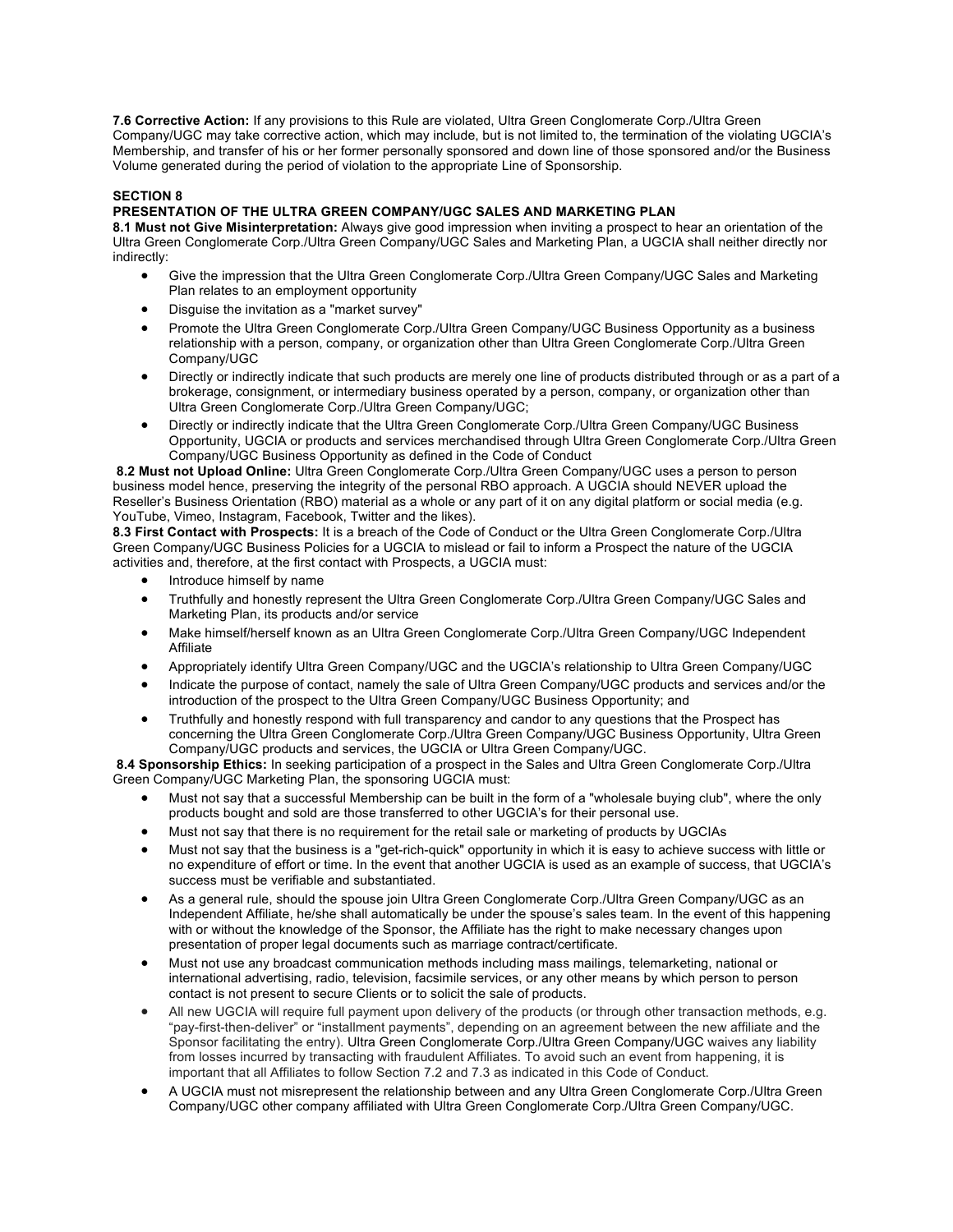**8.5 No Exclusive Territories:** No UGCIA shall represent that there are exclusive territories available. It is a breach of the terms of UGCIA Contract to make such a representation.

## **SECTION 9**

## **USE OF THE ULTRA GREEN CONGLOMERATE TRADE NAME, TRADEMARKS AND COPYRIGHTED MATERIALS**

Ultra Green Conglomerate Corp./Ultra Green Company/UGC values your help in spreading the word about sustainability reporting by referencing Ultra Green Conglomerate Corp./Ultra Green Company/UGC and Ultra Green Company/UGC Materials. Ultra Green Company/UGC's Trademark and Copyright Policy ensures neutrality and consistency in all communications about Ultra Green Company/UGC. Ultra Green Conglomerate Corp. trademarks and copyrighted materials including Ultra Green Company Logo can be used after obtaining prior written permission from Ultra Green Conglomerate Corp.

This rule has been developed to maintain the integrity of Ultra Green Conglomerate's intellectual property and to ensure that the Ultra Green Company/UGC brand will be available exclusively for the Ultra Green Conglomerate Corp./Ultra Green Company/UGC Business.

## **SECTION 10**

## **BREACH OF CONTRACT; SANCTIONS**

**Sanctions:** In the event that Ultra Green Conglomerate Corp./Ultra Green Company/UGC at it sole discretion determines that there has been a breach of the Code of Conduct or the Ultra Green Company/UGC Business Policies by a UGCIA, Ultra Green Conglomerate Corp./Ultra Green Company/UGC may take one or more of the following actions:

- Impose fines/penalties;
- SELLING BELOW RETAIL PRICE: UGCIA will be sent a warning with a penalty of \$100 or 5,000 pesos or a suspension of six (6) months with a written notice at his/her specified address or by some other suitable or electronic means (email notification) or via sms or as allowed by law upon conclusion of proper investigation. Repeating the same offense will result to TOTAL BAN or REVOKE/DEACTIVATE ACCOUNT upon conclusion of proper investigation;
- SELLING ON PROHIBITED E-COMMERCE PLATFORMS such as Shopee, Lazada, Carousell, Amazon and the likes will be subject to a warning with a penalty of \$100 or 5,000 pesos. The UGCIA will be sent an email notification or via sms, FAILURE TO COMPLY/DISREGARD after repeating the same offense will result to PERMANENT ACCOUNT DEACTIVATION upon conclusion of proper investigation;
- Require the UGCIA to attend training;
- Suspend specific authorizations under the distributorship, such as by way of example and without limitation, the UGCIA opportunity to Sponsor, to claim matching bonus checks, to purchase or sell Ultra Green Company/UGC products and services, or to conduct similar activities associated with the Ultra Green Company/UGC Business;
- Require refund of Ultra Green Conglomerate Corp./Ultra Green Company/UGC commission;
- Remove the UGCIA as a Sponsor of any down the line UGCIA also called "de-sponsoring" and/or restrict the UGCIAs authority to Sponsor others;

**No Waiver:** The failure of Ultra Green Conglomerate Corp./Ultra Green Company/UGC to take any action upon learning of a breach or potential breach shall not constitute a waiver of Ultra Green Conglomerate Corp./Ultra Green Company/UGC's rights to assert such a breach in the future.

**Suspension:** Ultra Green Conglomerate Corp./Ultra Green Company/UGC reserves the right to determine the specific terms of each Suspension on a case to case basis. In the event of any breach of contract by a UGCIA, Ultra Green Conglomerate Corp./Ultra Green Company/UGC may take action to suspend some or all of the UGCIA's privileges under the Membership, including but not limited to:

- Withholding commission for payment of higher award monies pending final resolution of the matter; and/or
- Suspending authorization to conduct sponsoring activity (sponsoring, recruiting meetings, training sessions, home presentations, etc.); and/or
- Suspend invitations to company-sponsored seminars,
- Conduct reorientation and retaining meetings; and/or require that UGCIAs provide Ultra Green Conglomerate Corp./Ultra Green Company/UGC with recordings of their Ultra Green Conglomerate Corp./Ultra Green Company/UGC Sales and Marketing Plan presentations.

**Actions of Termination:** Upon termination for any cause whatsoever, the UGCIA shall:

• Cease to identify himself/herself as a UGCIA.

## **SECTION 11**

## **DEATH AND INHERITANCE**

**Death and Inheritance:** Upon the death of a UGCIA, the Sponsor of the deceased shall take the responsibility of informing the management and the appointed beneficiary. The UGCIA's interest in the Membership may be passed on to a relative or other designated person, subject to the laws on succession and Ultra Green Conglomerate Corp./Ultra Green Company/UGC's acceptance of the assignment of the Membership pursuant to Section 3. Therefore, the original UGCIA must make proper arrangements during their lifetime for the orderly and legal transfers of ownership of their Membership to